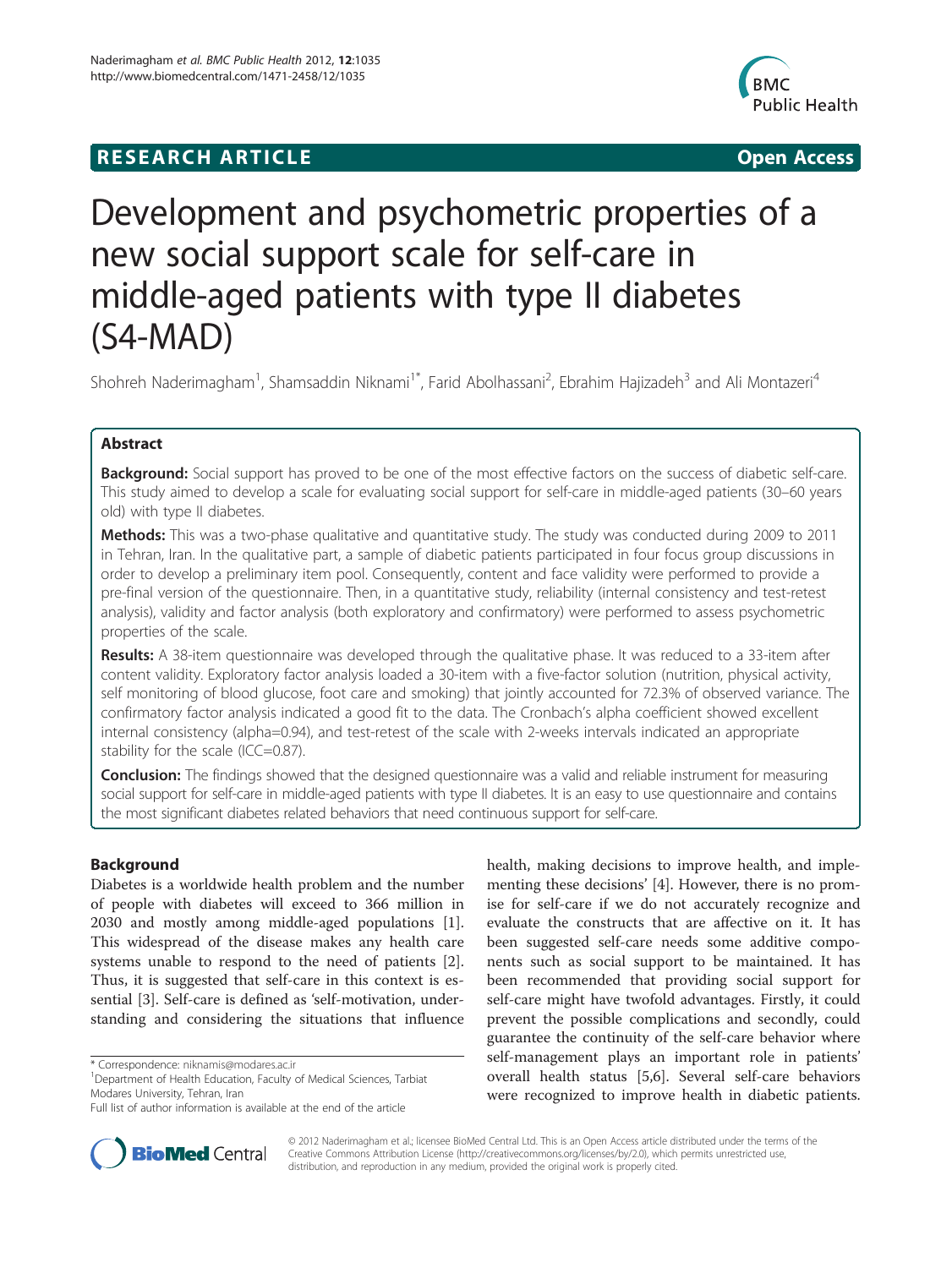For instance, Mc Dowell et al. believe nutrition, physical activity, self-monitoring of blood glucose (SMBG), and foot care as the main behaviors for self-care in patients with type II diabetes [\[7](#page-7-0)]. It is argued that these behaviors could not be achieved unless we provide appropriate social support for patients [\[8,9](#page-7-0)]. However, as there are many types of social support [[10](#page-7-0),[11](#page-7-0)], patients with diabetes also could receive different types of support for self-care such as informational, emotional and instrumental [[12-14](#page-7-0)].

Several studies examined the relationship between self-care and social support in patients with diabetes [[9,15,16\]](#page-7-0). The consistent findings from the literature were that patients with diabetes did not receive enough social support from families and professionals and when they received such supports, they showed improved selfcare behaviors [[17,18\]](#page-7-0). Yet, the main critic with previous studies relies on the fact that similar measures were used to assess social support for patients with different demographic backgrounds while, for instance, providing social support for young diabetic patients could be different from providing social support for elderly patients. Even, in a study, it was found that older adolescents have obtained less family support than younger ones, and older girls reported the highest level of support from their friends but the highest level of family support was for younger boys [[19\]](#page-7-0).

Therefore, the preliminary aim of this study was to develop a tailored measure for self-care social support. Since most diabetic patients are in the middle years of their lives, we thought to tailor an instrument for this age group. In brief, tailoring is a very useful psychological and social approach that could enhance health behaviors in target population [\[20](#page-7-0)]. Hawkins et al. refer tailoring to a number of methods for creating individualized communications that will lead to larger intended effects of these communications [[21](#page-7-0)]. In addition, it was found that existing measures for self-care social support had no focus on all behaviors or included only a specific type of social support. Accordingly, the second aim of this study was to develop a comprehensive instrument that includes all forms of support for at least five recommended self-care behaviors that needs social support.

## Methods

## Scale development

This was a study to develop an instrument to measure social support for self-care in diabetic patients. Evidence suggests that social support makes people in general and patients in particular more able to care about themselves and maintain healthy behaviors. Social support can come from a variety of sources and is defined as the help one receives from family, friends, and significant others (such as physicians) [[12,22\]](#page-7-0).

Several procedures were followed to provide an item pool for the study:

- i. A review of the literature.
- ii. A small-scale qualitative study was conducted to explore what does 'social support for self-care' mean to diabetic patients. For the purpose of qualitative phase, four focus group discussions were conducted with a sample of diabetic patients. Patients were recruited from diabetes screening centers affiliated to Tehran University of Medical Sciences. We have tried to recruit patients with different characteristics to ensure that patients from diverse demographic backgrounds are present in the focus groups. In all, 38 patients agreed to take part in the study. The characteristics of patients are presented in Table [1.](#page-2-0) All patients informed about the aim of the study and their informed consent was obtained. The discussions were hold in the screening center and all were tape-recorded. We stopped data collection until saturation was reached. Then, we transcribed group discussions and used a deductive method to analyze the data. Deductive content analysis is used when the structure of analysis is operationalized on the basis of previous knowledge [\[23](#page-7-0)]. Since we were concerned about five main self-care behaviors, the intention was to determine the frequency of sayings under five topics that were nutrition, physical activity, self-monitoring of blood glucose (SMBG), foot care and smoking. Finally, a list of items was prepared with their examples. Trustworthiness of the results also was checked. As suggested four criteria were considered for the trustworthiness: credibility, transferability, dependability and confirmability [\[24\]](#page-7-0). For credibility, we designed clear processes for drawing conclusions from the data. For transferability, we provided rich enough descriptions and data sets that other researchers can use them in the other contexts and settings. For dependability, we checked the consistency of the study processes and finally, we checked the internal coherence of the data and the findings for confirmability [\[24\]](#page-7-0).
- iii. Interview with a panel of experts: Experts were asked 'What are the most important self-care behaviors in type 2 diabetics? Why these behaviors are so important? Why do you think the other behaviors are not as much important as your selected behaviors?'

At last, the data derived from the literature, the qualitative phase and interviews were crosschecked and in all 38 items were generated. Consequently content and face validity were evaluated.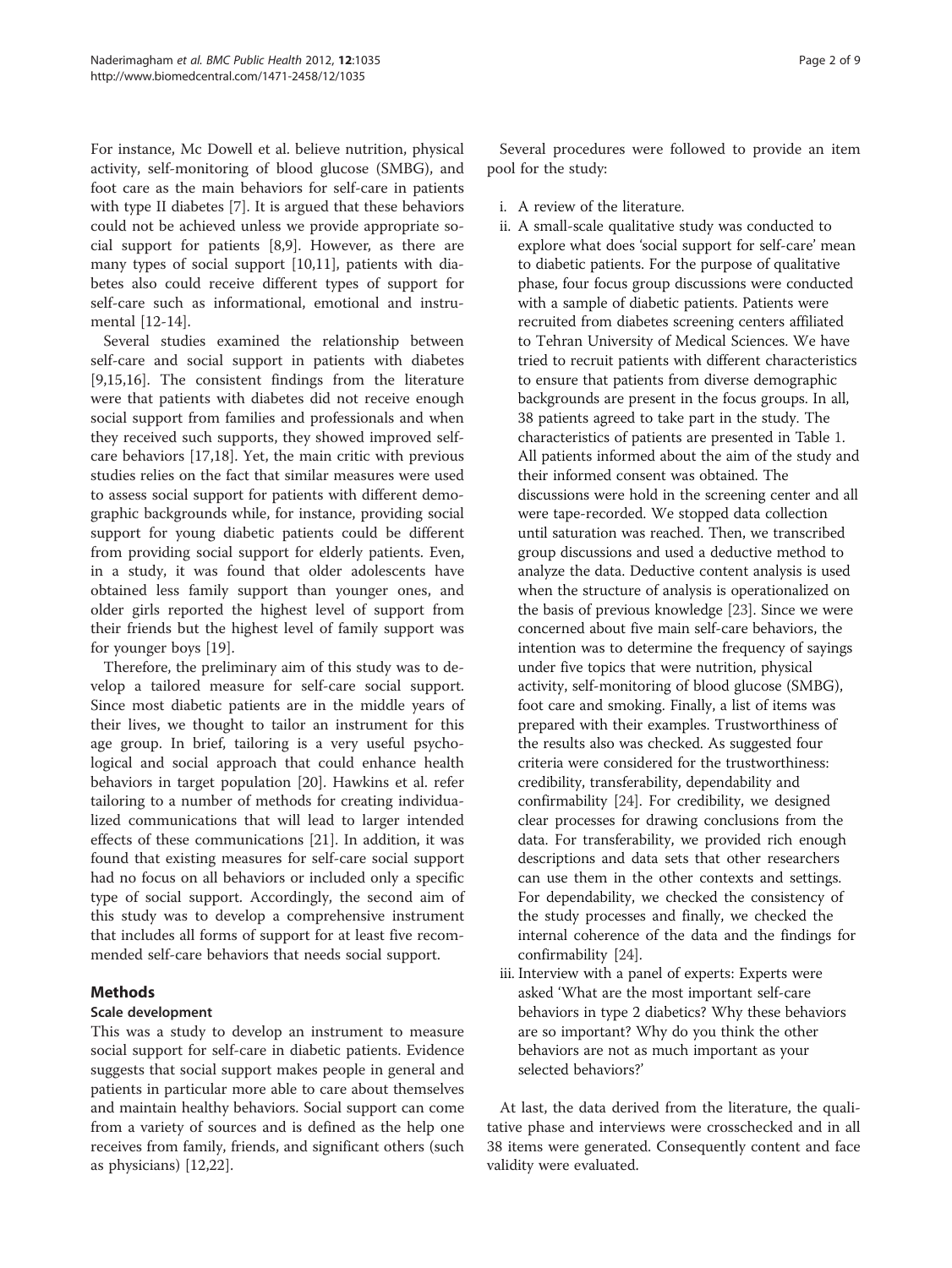|                         | Qualitative sample ( $n = 38$ )<br>Mean (SD) | No. (%)   | Sample for EFA $(n = 204)$<br>Mean (SD) | No. (%)    | Sample for CFA $(n = 138)$<br>Mean (SD) | No. (%)    |
|-------------------------|----------------------------------------------|-----------|-----------------------------------------|------------|-----------------------------------------|------------|
|                         |                                              |           |                                         |            |                                         |            |
| Age                     | 45.7(7.3)                                    |           | 50.6 (7.5)                              |            | 50.8 (7.2)                              |            |
| Gender                  |                                              |           |                                         |            |                                         |            |
| Female                  |                                              | 25 (65.8) |                                         | 149 (73)   |                                         | 107 (77.5) |
| Male                    |                                              | 13 (34.2) |                                         | 55 (27)    |                                         | 31 (22.5)  |
| <b>Education</b>        |                                              |           |                                         |            |                                         |            |
| Illiterate              |                                              | 10(26.3)  |                                         | 38 (18.6)  |                                         | 30 (21.7)  |
| Primary & secondary     |                                              | 21(55.3)  |                                         | 140 (68.6) |                                         | 88 (63.8)  |
| High school graduated   |                                              | 6(15.8)   |                                         | 23 (11.3)  |                                         | 15 (10.9)  |
| Higher                  |                                              | 1(2.6)    |                                         | 3(1.5)     |                                         | 5(3.6)     |
| <b>Marital Status</b>   |                                              |           |                                         |            |                                         |            |
| Single                  |                                              | 2(5.3)    |                                         | 4(2)       |                                         | 2(1.5)     |
| Married                 |                                              | 34 (89.4) |                                         | 175 (85.8) |                                         | 119 (86.2) |
| Divorced or Widow       |                                              | 2(5.3)    |                                         | 25 (12.2)  |                                         | 17(12.3)   |
| Employment              |                                              |           |                                         |            |                                         |            |
| Housewife               |                                              | 18 (47.4) |                                         | 132 (64.7) |                                         | 98 (71)    |
| Employed                |                                              | 8(21)     |                                         | 49 (24)    |                                         | 36 (26.1)  |
| Student                 |                                              | 2(5.4)    |                                         | 0(0)       |                                         | 0(0)       |
| Unemployed              |                                              | 5(13.1)   |                                         | 3(1.5)     |                                         | 1(0.7)     |
| Retired                 |                                              | 5(13.1)   |                                         | 20 (9.8)   |                                         | 3(2.2)     |
| BMI $(Kg/m2)$           | 29.6 (4.2)                                   |           | 29.7 (4.2)                              |            | 30(4.8)                                 |            |
| Disease duration (year) | 8.2(5.4)                                     |           | 9.1(5.6)                                |            | 11.1(5.7)                               |            |

#### <span id="page-2-0"></span>Table 1 Demographic profile of the study participants

Content validity: is a comprehensive review by an expert panel to decide whether items adequately cover the behavior that you are interested in measuring them [\[25](#page-7-0)]. It is an essential step for developing a scale and a mechanism for linking abstract concepts with tangible and measurable indicators [\[26](#page-7-0)]. The expert panel was consisted of 12 specialists in health education, nursing and internal medicine. Qualitative content validity was determined based on 'grammar', 'wording', 'item allocation', and 'scaling' indices [[27\]](#page-7-0). All items were checked and the expert panel's recommendations were inserted into the questionnaire. Content Validity Ratio (CVR) and Content Validity Index (CVI) were calculated in order to perform quantitative content validity. For calculating CVR, the expert panel was asked to evaluate each item using a 3-point Likert scale:  $1 =$  essential,  $2 =$  useful but not essential and  $3 =$  unessential. Then, according to Lawshe's table [\[28\]](#page-7-0), items with CVR score of 0.56 or above were selected [\[27](#page-7-0)]. For the CVI, based on Waltz and Bausell [[29\]](#page-7-0) recommendation, the same panel was asked to evaluate the items according to a 4-point Likert scale on 'relevancy', 'clarity', and 'simplicity'. A CVI score of 0.80 or above was considered satisfactory [[30](#page-7-0)].

Face *validity*: is an evaluation of lay people in understanding and comprehending a scale [\[25](#page-7-0)]. In this part, both quantitative and qualitative methods were applied. For quantitative part, 10 patients were asked to evaluate the questionnaire and score the importance of each item on a 5-point Liker scale in order to calculate 'Item Impact Score' (Impact Score = Frequency  $%$ ) × Importance). The impact score of 1.5 or above was considered satisfactory as recommended [[27\]](#page-7-0). For the qualitative part, the same patients were asked about the 'relevancy', 'ambiguity', and 'difficulty' of the items; and some minor changes were made to the preliminary questionnaire.

Pre-final version: following the reflection of the above approaches, finally 5 items were removed and the prefinal version of the questionnaire consisting of 33 items was provided for the next stages (validity and reliability of the questionnaire).

#### The main study and data collection

A cross sectional study was designed to evaluate the psychometric properties of the S4-MAD. A consecutive sample of the middle-aged patients with type II diabetes was recruited from two screening diabetes centers affiliated to Tehran University of Medical Sciences. The patients were entered into the study if they were aged between 30 to 60 years, their last HbA1C test was equal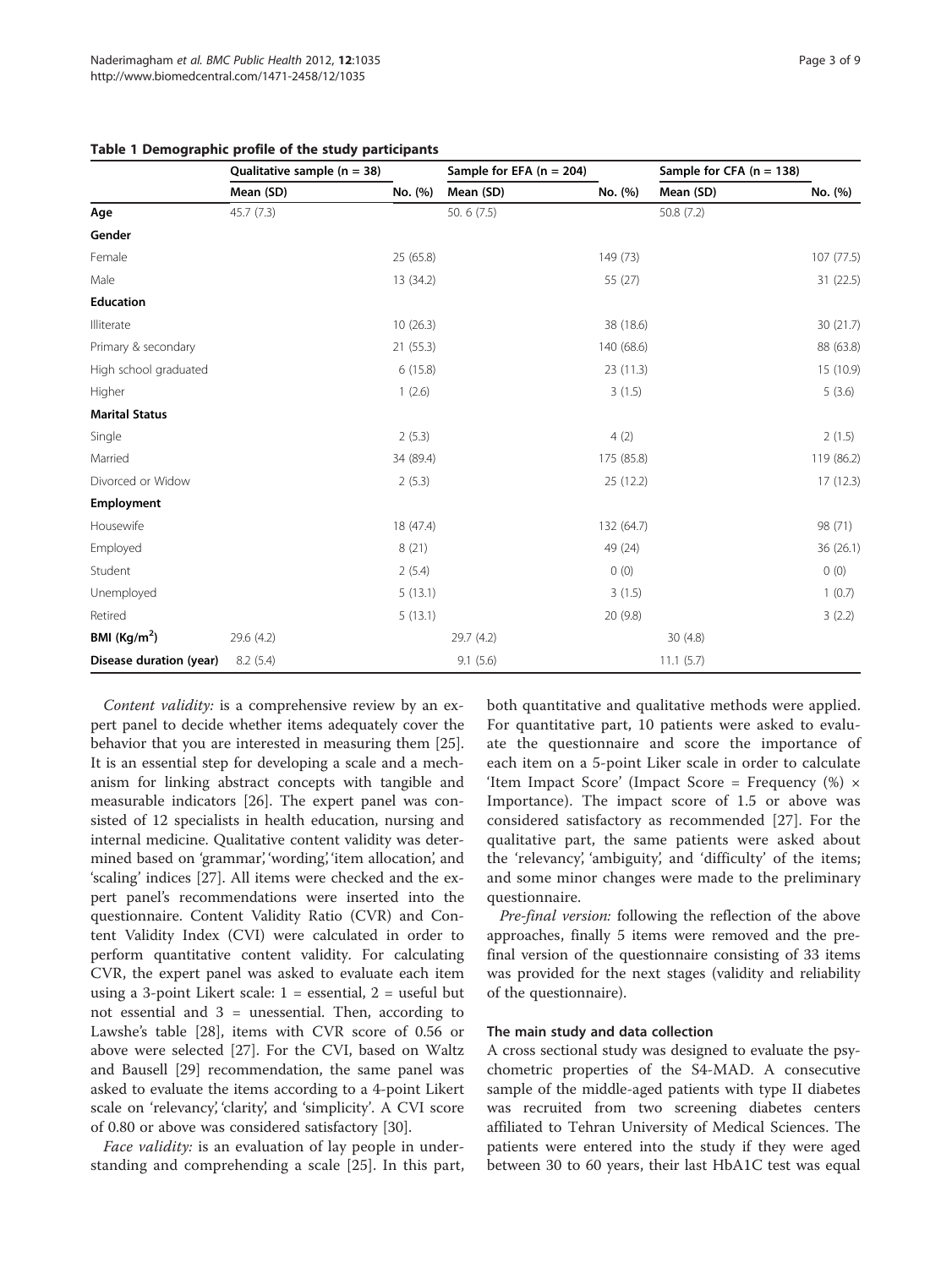or above 7% (or their FBS test was more than 150 mg/dl), having diabetes for more than 1 year, and wished to participate in the study.

## Statistical analysis Validity

The construct validity of the questionnaire was performed using both exploratory (EFA) and confirmatory factor analyses (CFA).

- a) Exploratory factor analysis (EFA): A sample of 204 patients completed the questionnaire and its factor structure was extracted using the principal component analysis with varimax rotation. The Kaiser-Meyer-Olkin (KMO) and Bartlett's Test of Sphericity were used to assess the appropriateness of the sample for the factor analysis. Eigenvalues above 1 and scree plot were used for determining the number of factors. Factor loadings equal or greater than 0.4 were considered appropriate [\[31](#page-7-0)].
- b) Confirmatory factor analysis (CFA): A separate sample of 138 patients completed the questionnaire and factor analysis was performed for assessing the model fitness. As recommended various fit indices including relative Chi-square  $(\chi^2/\mathrm{df})$ , Comparative Fit Index (CFI), Incremental Fit Index (IFI), Normed Fit Index (NFI), Non-Normed Fit Index (NNFI), Root Mean Square Error of Approximation (RMSEA), and Standardized Root Mean Square Residual (SRMR) were used [[32\]](#page-7-0). Relative Chi-square is the ratio of chi-square to degrees of freedom and its recommended reference value is less than 3 for accepting the fitness of the model [[33](#page-7-0)]. The value for CFI, IFI, NFI and NNFI could range between '0 to 1' and values closer to 1 are indicative of data fitness [\[34\]](#page-7-0). An RMSEA ranged 0.08 to 0.10 shows a mediocre fit and below 0.08 indicates a good fit [\[35\]](#page-7-0). The acceptable value for SRMR is less than 0.10 where values less than 0.08 indicate adequate fit and values below 0.05 indicate good fit [[36,37](#page-7-0)].

## Reliability

Internal consistency was evaluated by Cronbach's α coefficient. Cronbach's α coefficient of 0.7 or above was considered satisfactory [\[38,39](#page-7-0)]. In addition, a sub-sample of patients ( $n = 15$ ) completed the questionnaire twice with a 2-weeks interval in order to examine the stability of the scale by calculating Intraclass Correlation Coefficient (ICC) where the ICC of 0.4 or above was considered acceptable [[40\]](#page-7-0).

All statistical analyses except confirmatory factor analysis were performed using the SPSS version 16.0 [\[41](#page-7-0)]. The confirmatory factory analysis was performed using the LISREL 8.80 for Windows [[42\]](#page-7-0).

## **Ethics**

The ethics committee of Tarbiat Modares University approved the study. All patients gave their written informed consent.

## Results

## **Participants**

In all, 342 diabetic patients participated in this study. Of these, 204 patients took part in the main study and the remaining 138 patients completed the questionnaire in order to perform confirmatory factor analysis. The characteristics of the patients are shown in the Table [1.](#page-2-0)

## Exploratory factor analysis

The Kaiser-Meyer-Olkin was 0.92, and the Bartlett's test of sphericity was significant  $(5.55, P<0.001)$  showing sampling adequacy. The initial analysis indicated a 5-factor structure for the questionnaire with 3 items loading unexpectedly and irrelevant to the loaded construct. Thus, these were removed from the analysis and a final 30-item questionnaire loaded on five distinct constructs that jointly accounted for 72.3% of variance observed (Table [2](#page-4-0)) [Additional files [1](#page-6-0) and [2\]](#page-6-0).

## Confirmatory factor analysis

The 30-item questionnaire was subjected to the confirmatory factor analysis. The relative chi-square  $(\chi^2/df)$ was 2.03 indicating the fitness of the model (P<0.0001). All comparative indices of the model including CFI, IFI, NFI and NNFI were more than 0.9 (0.96, 0.96, 0.93 and 0.96 respectively) showing the goodness of fit for the data. The RMSEA of the model was 0.087 (90% CI=0.078-0.096). The SRMR was less than 0.08 (0.06) confirming an adequate fit for the model. The results obtained from the CFA are presented in Figure [1](#page-5-0).

## Reliability

The instrument had an excellent internal consistency (0.94). The intraclass correlation coefficient was 0.87 indicating an appropriate stability of the questionnaire. The results are shown in Table [3](#page-6-0).

## **Discussion**

The present study reported the stages of designing and developing a scale for evaluating social support for self-care in middle-aged patients with type II diabetes and the findings indicated satisfactory psychometric properties for the questionnaire. Social support for self-care is a crucial issue in adults with diabetes [[18](#page-7-0)]. It can contribute to treatment adherence and the outcomes. For instance, evidence suggests that encouraging families to exercise with their diabetic patients could increase physical activity among these people [\[17](#page-7-0)].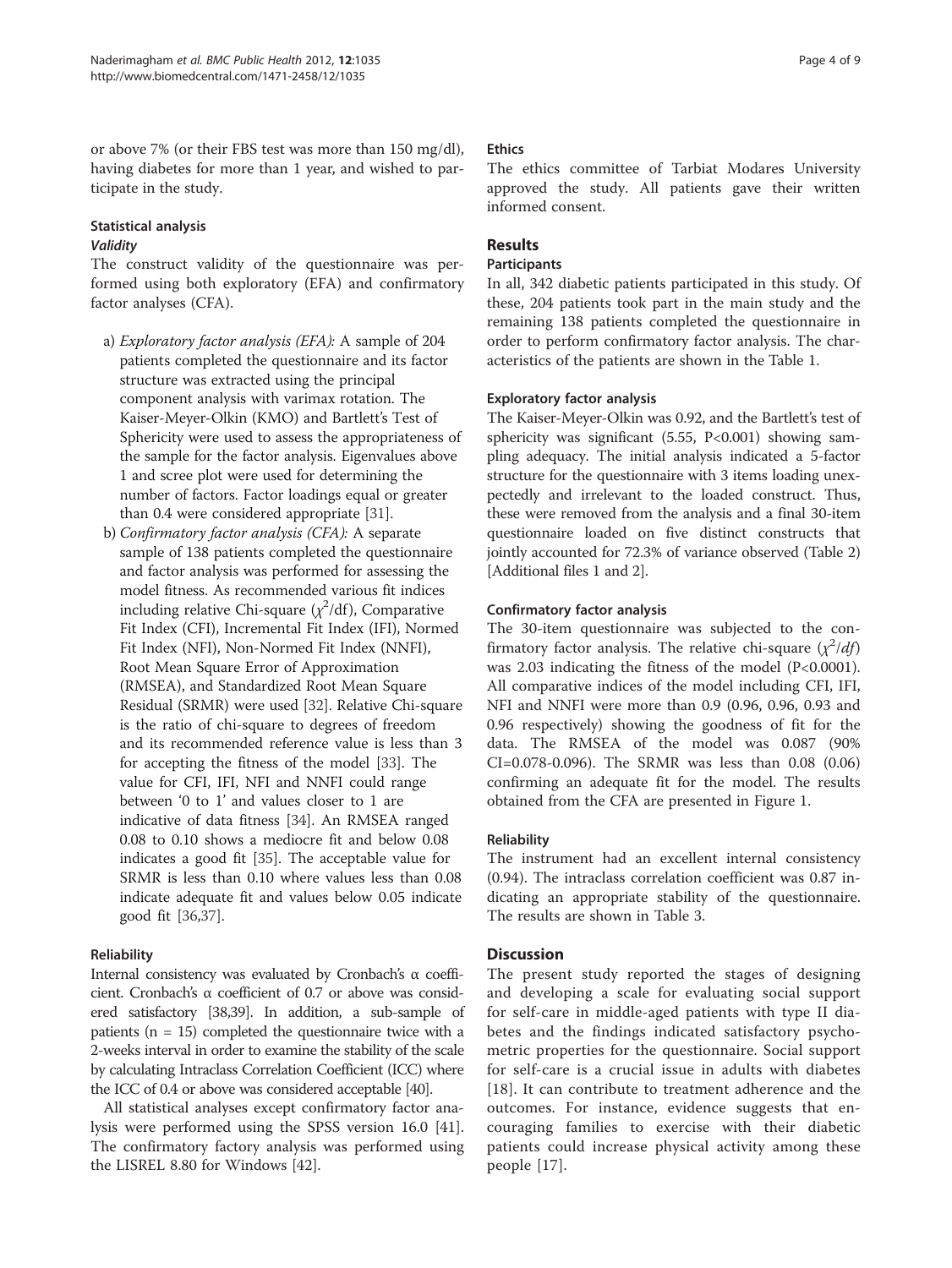#### <span id="page-4-0"></span>Table 2 The social-support scale for self-care in middle-aged patients with type 2 diabetes and its factors loading (n=204)  $\overline{I}$  HAVE

| <u>I HAVE</u>                                                                                                                           |             |             |             |             |             |
|-----------------------------------------------------------------------------------------------------------------------------------------|-------------|-------------|-------------|-------------|-------------|
| Item                                                                                                                                    | Factor<br>1 | Factor<br>2 | Factor<br>3 | Factor<br>4 | Factor<br>5 |
| 1. Somebody who encourages me to keep the recommended diet by my physician or nutritionist.                                             | 0.181       | 0.737       | 0.059       | 0.215       | $-0.077$    |
| 2. Somebody who shows how happy she/he is when I keep the recommended diet by my physician<br>or nutritionist.                          | 0.200       | 0.807       | 0.165       | 0.057       | 0.034       |
| 3. Somebody who buys the necessary ingredients to cook appropriate foods for diabetics.                                                 | 0.317       | 0.615       | 0.234       | 0.095       | 0.098       |
| 4. Somebody who helps me to schedule for eating meals and snacks.                                                                       | 0.432       | 0.486       | 0.426       | 0.160       | 0.069       |
| 5. Somebody who cooks appropriate foods for a diabetic patient for me.                                                                  | 0.331       | 0.728       | 0.192       | 0.190       | 0.041       |
| 6. Somebody who warns me when I eat more or less than of my eating plan.                                                                | 0.280       | 0.753       | 0.212       | 0.287       | 0.012       |
| 7. Somebody who eats the foods that I can eat so that I do not have any temptation and can go on<br>my diet.                            | 0.141       | 0.681       | 0.125       | 0.155       | $-0.083$    |
| 8. Somebody who -before any meal or snack- tells me the ingredients of that food are appropriate for<br>me or not.                      | 0.010       | 0.524       | 0.230       | 0.114       | 0.026       |
| 9. Somebody who reminds me repeatedly about the necessity of continuing my diet.                                                        | 0.156       | 0.673       | 0.404       | 0.153       | 0.105       |
| 10. Somebody who encourages me to have physical activity regularly.                                                                     | 0.348       | 0.338       | 0.279       | 0.590       | 0.036       |
| 11. Somebody who reminds me about various methods of physical activity (exercise, job or household<br>activities).                      | 0.261       | 0.409       | 0.237       | 0.637       | 0.051       |
| 12. Somebody who pays the cost of registering in a gym or buying equipment for physical activity.                                       | 0.249       | 0.154       | 0.096       | 0.835       | $-0.039$    |
| 13. Somebody who reminds me that I must have more physical activity when I am lazy.                                                     | 0.233       | 0.331       | 0.120       | 0.747       | $-0.063$    |
| 14. Somebody who asks me to join him/her for exercise.                                                                                  | $-0.016$    | 0.094       | 0.151       | 0.837       | 0.104       |
| 15. Somebody who always asks me about the result of my blood glucose test.                                                              | 0.059       | 0.434       | 0.577       | 0.247       | 0.110       |
| 16. Somebody who pays attention and reads the amount of my blood glucose from the glucometer<br>while self-monitoring of blood glucose. | 0.217       | 0.197       | 0.834       | 0.164       | $-0.030$    |
| 17. Somebody who helps me to monitor the glucose of my blood by glucometer when I am not<br>strong enough.                              | 0.307       | 0.195       | 0.794       | 0.128       | $-0.010$    |
| 18. Somebody who reminds me about the time of blood glucose test in laboratory every 3 months.                                          | 0.503       | 0.320       | 0.605       | 0.172       | 0.018       |
| 19. Somebody who checks all the necessary equipment to perform Self-Monitoring of Blood Glucose.                                        | 0.360       | 0.267       | 0.744       | 0.126       | 0.008       |
| 20. Somebody who encourages me to perform Self-Monitoring of Blood Glucose independently.                                               | 0.427       | 0.309       | 0.553       | 0.117       | 0.074       |
| 21. Somebody who pays attention to the signs of hypoglycemia in me.                                                                     | 0.476       | 0.251       | 0.651       | 0.153       | 0.049       |
| 22. Somebody who gives me educational materials (CD, book and etc.) about foot care in diabetics.                                       | 0.718       | 0.149       | 0.307       | 0.231       | 0.164       |
| 23. Somebody who reminds me of the daily foot care.                                                                                     | 0.802       | 0.201       | 0.242       | 0.113       | 0.192       |
| 24. Somebody who encourages me to perform daily foot care.                                                                              | 0.815       | 0.278       | 0.244       | 0.101       | 0.108       |
| 25. Somebody who performs daily foot care for me when I am not strong enough.                                                           | 0.796       | 0.130       | 0.308       | 0.181       | 0.058       |
| 26. Somebody who always makes sure that all necessary things for foot care such as warm water and<br>mild soap are available.           | 0.728       | 0.335       | 0.130       | 0.230       | 0.064       |
| 27. Somebody who helps me with foot care.                                                                                               | 0.784       | 0.232       | 0.253       | 0.123       | 0.195       |
| 28. Somebody who helps and encourages me to quit smoking.                                                                               | 0.135       | 0.006       | 0.030       | 0.048       | 0.954       |
| 29. Somebody who registers me in a smoke quitting center.                                                                               | 0.148       | 0.002       | 0.025       | 0.003       | 0.970       |
| 30. Somebody who gives me educational materials (CD, book and etc.) about smoking and its effects<br>on diabetics.                      | 0.171       | 0.027       | 0.017       | 0.006       | 0.948       |
| Eigenvalue                                                                                                                              | 13.4        | 3.1         | 2.1         | 1.7         | 1.4         |
| <b>Explained Variance (%)</b>                                                                                                           | 44.7        | 10.4        | 6.8         | 5.8         | 4.6         |
| Cumulative Variance (%)                                                                                                                 | 44.7        | 55.1        | 61.9        | 67.7        | 72.3        |

Factor 1: Foot care, Factor 2: Nutrition, Factor 3: Self-monitoring of blood glucose, Factor 4: Physical activity, Factor 5: Smoking.

There are a number of scales for measuring social support [[43](#page-7-0)-[46\]](#page-7-0) but to the authors' best knowledge, there are only two questionnaires for assessing social support in diabetic patients the Diabetes Social Support Questionnaire, and the Diabetes Care Profile (DCP) [\[47-49](#page-8-0)]. The DSSQ is a well-known instrument and has been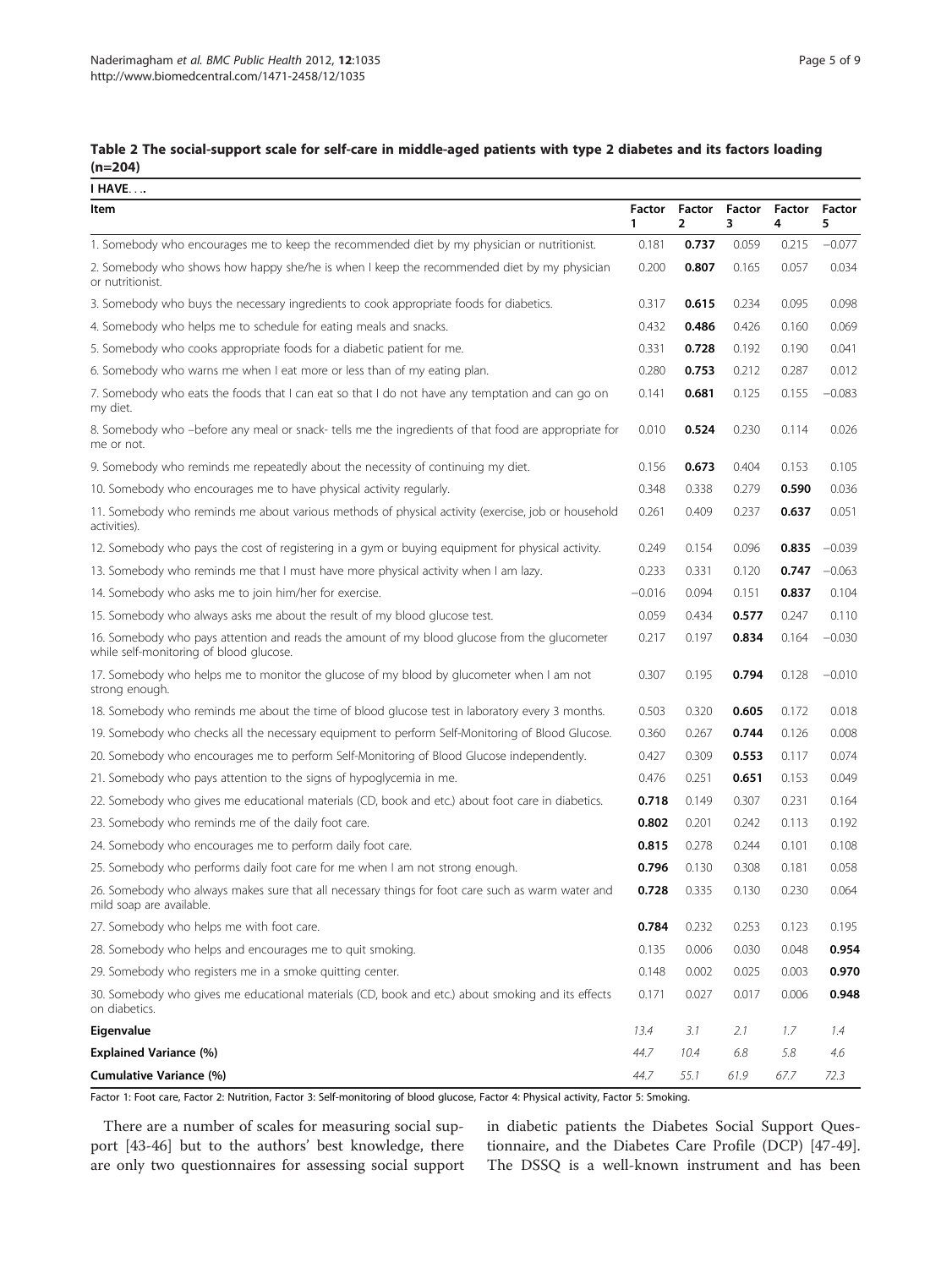<span id="page-5-0"></span>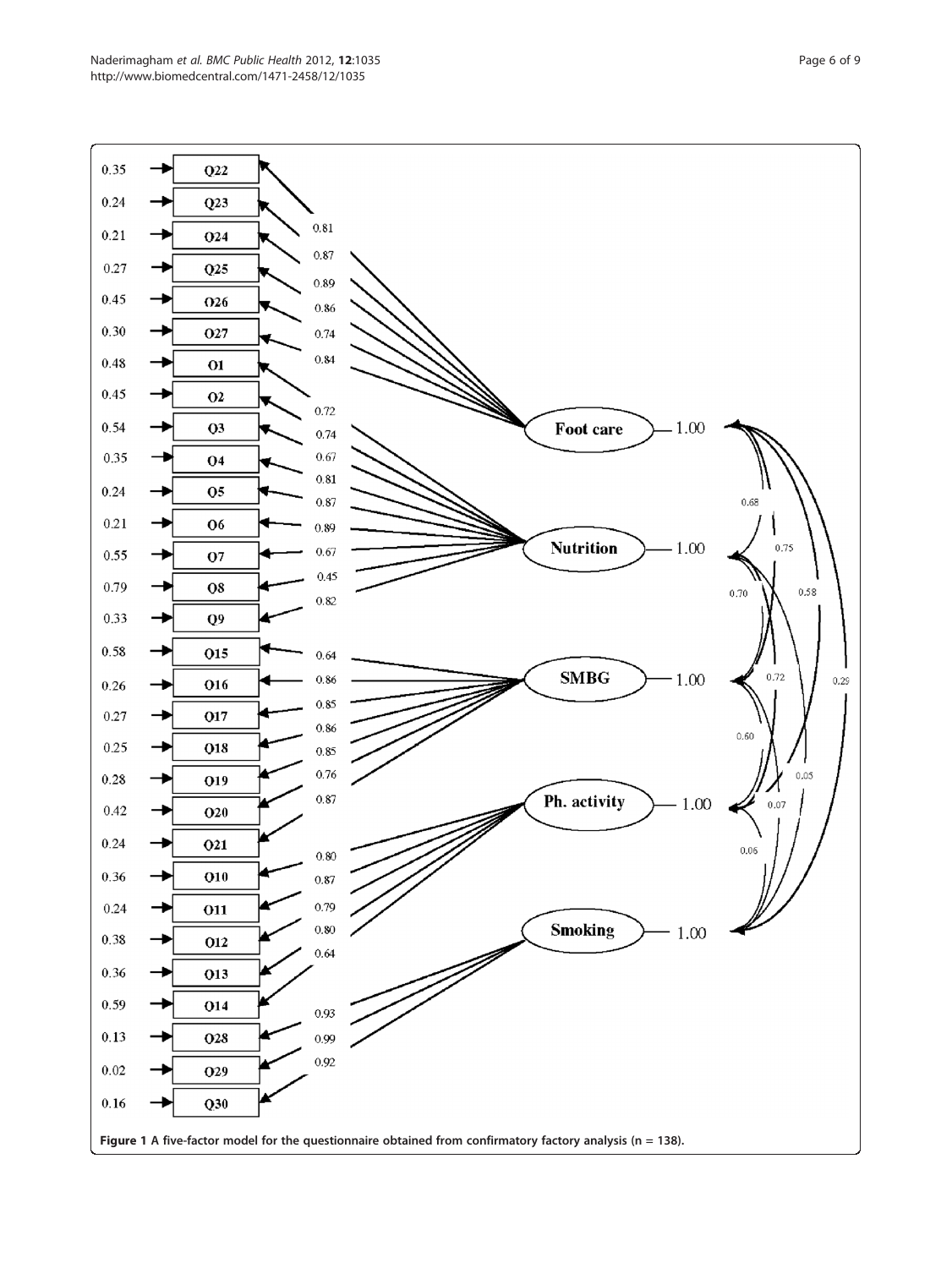|                   | Number of items | Mean (SD)  | Cronbach's a coefficient | ICC $(n=15)$ |  |
|-------------------|-----------------|------------|--------------------------|--------------|--|
| Nutrition         | 9               | 2.86(1.54) | 0.89                     | 0.87         |  |
| Physical activity |                 | 2.45(1.44) | 0.88                     | 0.83         |  |
| <b>SMBG</b>       |                 | 2.64(1.60) | 0.92                     | 0.89         |  |
| Foot care         | 6               | 2.17(1.47) | 0.94                     | 0.93         |  |
| Smoking           |                 | 0.75(1.36) | 0.97                     | 0.91         |  |
| <b>Total</b>      | 30              | 2.39(1.50) | 0.94                     | 0.87         |  |

<span id="page-6-0"></span>Table 3 Cronbach's α coefficient and ICC for the social support scale and its subscales (n =204)

used in a number of studies on social support for selfcare in diabetic patients [\[47,50](#page-8-0)]. It was primarily developed for type I diabetic patients and measures insulin injection, blood glucose testing, meal plan, exercise and emotional support. The Diabetes Care Profile (DCP) is a set of different sections and one section including six questions related to social support. The DCP asks the support that one receives for meal plan, medicine, foot care, physical activity, testing blood sugar and emotional item [[48\]](#page-8-0). However, the focus of current study was to develop a scale containing the five most important diabetes related behaviors namely nutrition, physical activity, self-monitoring of blood glucose (SMBG), foot care and smoking. It is argued that when addressing self-care activities in diabetic patients, it is important to address the unmet needs for social support [[49](#page-8-0)]. As different aspects of social support for self-care in diabetes patients might be considered, it is recommended that when assessing social support, there is need to decide which aspects of support are relevant to measure in any specific situation [\[51](#page-8-0)]. In this study, we thought diabetic patients need instrumental, informational and emotional support for self-care and thus, we considered these three aspects of social support and incorporated them to the all dimensions of the questionnaire as needed.

Performing both exploratory and factor analyses, the results indicated a good structure for this new instrument. Exploratory factor analysis indicated that the five-factor structure of the questionnaire could jointly account for 72.3% of the total observed variance. It seems that a careful selection of items related to social support for self-care might be the reason why we obtained such satisfactory results [\[52\]](#page-8-0). CFA also showed that factor structure of this scale was appropriate.

A reliable instrument can increase the power of the study to recognize real significant correlations and differences in the study [[53](#page-8-0)]. Internal consistency of the final scale as measured by the Cronbach's alpha coefficient was found to be 0.94 indicating a desirable reliability. In addition, ICC showed appropriate stability for the scale as it was examined by 15 patients with a 2-weeks interval (0.87).

The main feature of the S4-MAD was the fact that it was developed for middle age diabetic patients (the main

affected age group), and contained items on foot care and smoking. However, we did not include items on medications since neither patients nor experts did address the topic during the course of scale development. In addition a unique item (item 18) was included in this new instrument on reminding patients for blood glucose test every three months. The other characteristic of our questionnaire was related to its wording structure. Unlike other questionnaires that contain short statements for each item we used prolonged and complete sentences in order to help patients to understand the items and avoid confusion. Finally, we believe without losing any important dimension on social support for self-care, the S4-MAD is relatively a short questionnaire and easy to use.

This study however had few limitations. For example we did not perform concurrent validity in order to demonstrate the instrument correlates well with a measure that has previously been validated in Iran. Yet, the study had a number of strengths. Notably we recruited two separate samples for the study. In fact, as recommended, we used one sample for the EFA and another sample for the CFA.

#### Conclusion

The social support scale for self-care in middle-aged patients with type II diabetes is a valid and reliable instrument for evaluating the social support in these patients and now can be used in future studies of social support in patients with type II diabetes.

#### Additional files

[Additional file 1:](http://www.biomedcentral.com/content/supplementary/1471-2458-12-1035-S1.doc) The S4-MAD. The file contains the Social Support Scale for Self-Care in Middle-Aged Patients with Type II Diabetes.

[Additional file 2:](http://www.biomedcentral.com/content/supplementary/1471-2458-12-1035-S2.doc) Scoring Instruction. The file contains the scoring instruction for the Social Support Scale for Self-Care in Middle-Aged Patients with Type II Diabetes.

#### Competing interests

The authors declare that they have no competing interests.

#### Authors' contributions

SHNM was the main investigator, collected the data, performed the statistical analysis, and drafted the manuscript. SHN supervised the project and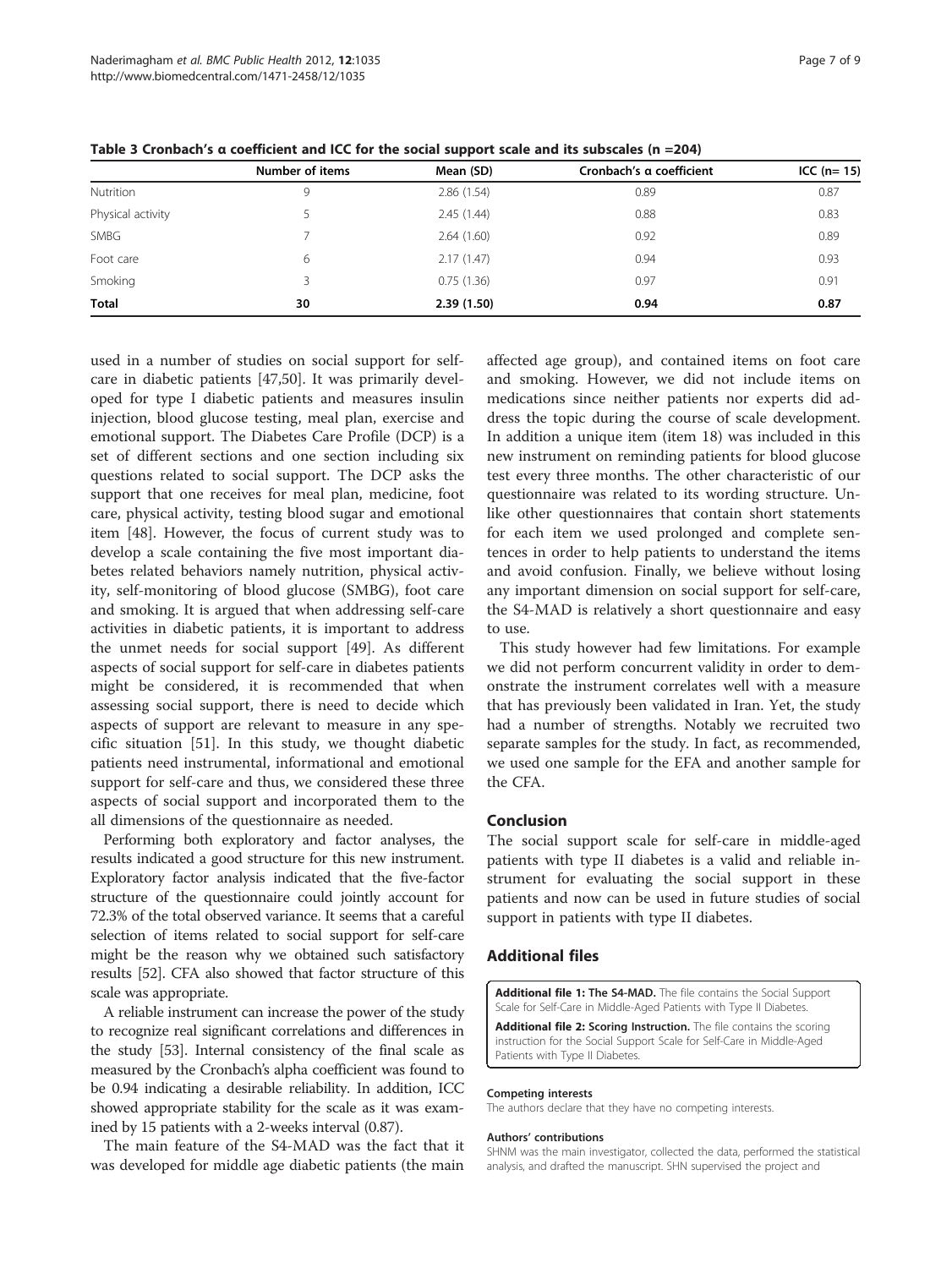<span id="page-7-0"></span>contributed to all aspects of the study. FA, and EH were the study consultants. AM helped as a consultant and contributed to the study design, analysis, provided the final draft, and revised the final version. All authors read and approved the final manuscript.

#### Acknowledgement

This article is a part of a PhD thesis. The authors are thankful for help and support received from Tarbiat Modares University and the Health Education and Promotion Office of Ministry of Health and Tehran University of Medical Sciences (TUMS). We also appreciate all patients who participated in this research project.

#### Author details

<sup>1</sup>Department of Health Education, Faculty of Medical Sciences, Tarbiat Modares University, Tehran, Iran. <sup>2</sup>Department of Health Management, National Institute of Health Research, Tehran University of Medical Sciences, Tehran, Iran. <sup>3</sup>Department of Biostatistics, Faculty of Medical Sciences, Tarbiat Modares University, Tehran, Iran. <sup>4</sup>Mental Health Research Group, Health Metrics Research Centre, Iranian Institute for Health Sciences Research, ACECR, Tehran, Iran.

#### Received: 4 April 2012 Accepted: 17 November 2012 Published: 28 November 2012

#### References

- 1. Wild S, Roglic G, Green A, Sicree R, King H: Global prevalence of diabetes: estimates for the year 2000 & projections for 2030. Diabetes Care 2004, 27:1047–1053.
- 2. Friedman N, Bressler P: Advances in diabetes for the millennium: healthcare systems and diabetes mellitus. Med Gen Med 2004, 6(suppl 3):1.
- 3. Foundation RWJ: The diabetes initiative: a national program of the Robert Wood Johnson Foundation. New York: The Robert Wood Johnson Foundation; 2006.
- 4. Takizawa H, Hoshi T: A comparison of diabetes self-care ability scores among inhabitants of urban and rural areas and a group of company employees. Int J Urban Sci 2010, 14:86-97.
- 5. van Dam HA, van der Horst FG, Knoops L, Ryckman RM, Crebolder HF, van den Borne BH: Social support in diabetes: a systematic review of controlled intervention studies. Patient Educ Couns 2005, 9:1–12.
- 6. Lawn SH, Schoo A: Supporting self-management of chronic health conditions: common approaches. Patient Educ Couns 2010,  $80.205 - 211$
- 7. Mc Dowell J, Courtney M, Edwards H, Shortridge Baggett L: Validation of the australian/english version of the diabetes management self-efficacy scale. Int J Nurs Pract 2005, 11:177–184.
- 8. Rosland AM, Kieffer E, Israel B, Cofield M, Palmisano G, Sinco B, Spencer M, Heisler M: When is social support important? The association of family support and professional support with specific diabetes selfmanagement behaviors. J Gen Intern Med 2008, 23:1992–1999.
- McEwen MM, Pasvogel A, Gallegos G, Barrera L: Type 2 diabetes selfmanagement social support intervention in the US-Mexico Border. Public Health Nurs 2010, 27:310–319.
- 10. Sarafino EP: Health Psychology: biopsychosocial interactions. 5th edition. New York: Wiley; 2005.
- 11. Drenta P, Clay OJ, Roth DL, Mittelman MS: Predictors of improvement in social support: five years effects of a structured intervention for caregivers of spouses with Alzheimer's disease. Soc Sci Med 2006, 63:957–967.
- 12. Hogan BE, Linden W, Najarian B: Social support interventions: do they work? Clin Psychol Rev 2002, 22:383–442.
- 13. Glanz K, Rimer BK, Viswanath K: Health Behavior and Health Education: theory, research, and practice. 3rd edition. San Francisco, CA: Jossey Bass; 2008.
- 14. Dennis CL: Peer support within a health care context: a concept analysis. Int J Nurs Stud 2003, 40:321–332.
- 15. Rees CA, Karter AJ, Young BA: Race/ethnicity, social support, and associations with diabetes self-care and clinical outcomes in NHANES. Diabetes Educ 2010, 36:435–445.
- 16. Okura T, Heisler M, Langa KM: The Association of cognitive function and social support with glycemic control in adults with diabetes. J Am Geriatr Soc 2009, 57:1816–1824.
- 17. Morris DB: A rural diabetes support group. Diabetes Educ 1998, 24:493–497.
- 18. Bai YL, Chiou CP, Chang YY: Self-care behavior and related factors in older people with type 2 diabetes. J Clin Nurs 2009, 18:3308–3315.
- 19. Cheng ST, Chan ACM: The multidimensional scale of perceived social support: dimensionality and age and gender differences in adolescents. Pers Indiv Differ 2004, 37:1359–1369.
- 20. Colkesen EB, Niessen MA, Peek N, Vosbergen S, Kraaijenhagen RA, van Kalken CK, Tijssen JG, Peters RJ: Initiation of health-behavior change among employees participating in a web-based health risk assessment with tailored feedback. J Occup Med Toxico 2011, 6:5.
- 21. Hawkins RP, Kreuter M, Resnicow K, Fishbein M, Dijkstra A: Understanding tailoring in communicating about health. Health Educ Res 2008, 23:454–466.
- 22. Friedman MS: The Handbook of Health Psychology. New York: Oxford University Press; 2011.
- 23. Elo S, Kyngäs H: The qualitative content analysis process. J Adv Nurs 2008, 62:107–115.
- 24. Lincoln YS, Guba EG: Naturalistic Inquiry. Newbury Park, CA: Sage Publications; 1985.
- 25. Fitzner K: Reliability and validity: a quick review. Diabetes Educ 2007, 33:775–780.
- 26. Wynd CA, Schmidt B, Atkins Schaefer M: Two quantitative approaches for estimating content validity. Western J Nurs Res 2003, 25:508–518.
- 27. Hajizadeh E, Asghari M: Statistical Methods and Analyses in Health and Biosciences: A Methodological Approach. 1st edition. Tehran: ACECR Press; 2011 [Persian].
- 28. Lawshe CH: The quantitative approach to content validity. Pers Psycho 1975, 28:563–575.
- 29. Waltz C, Bausell RB: Nursing Research: design, statistics and computer analysis. Philadelphia: F.A. Davis Co; 1983.
- 30. Polit DF, Beck CT: The content validity index: are you sure you know what's being reported? Critique and recommendations. Res Nurs Health 2006, 29:489–497.
- 31. Nunnally JC, Bernstein IH: Psychometric Theory. 3rd edition. New York: Mc Graw-Hill Inc; 1994.
- 32. Mueller RO: Basic principles of structural equation modeling: an introduction to LISREL and EQS. New York: Springer; 1996.
- 33. Munro BH: Statistical methods for health care research. 5th edition. Philadelphia: Lippincott Williams & Wilkins Co; 2005.
- 34. Kline RB: Principles and practice of structural equation modeling. 3rd edition. New York: Guilford Press; 2010.
- 35. MacCallum RC, Browne MW, Sugawara HM: Power analysis and determination of sample size for covariance structure modeling. Psychol Methods 1996, 1:130–149.
- 36. Bollen KA, Long JS: Testing structural equation models. Thousand Oaks, CA: Sage Publications; 1993.
- 37. Hu L, Bentler PM: Cutoff criteria for fit indexes in covariance structure analysis: conventional criteria versus new alternatives. Struct Eq Model 1999, 6:1–55.
- 38. Schneider Z: Nursing research: an interactive learning. 1st edition. London: Mosby Co.; 2004.
- 39. Litwin MS: How to Measure Survey Reliability and Validity. Thousand Oaks, CA: Sage Publications; 1995.
- 40. Baumgartner TA, Chung H: Confidence limits for intra class reliability coefficients. Meas Phys Educ Exerc Sci 2001, 5:179–188.
- 41. SPSS Inc: SPSS 16.0 for Windows. Chicago: SPSS Inc; 2008.
- 42. Jöreskog KG, Sörbom D: LISREL 8.80 for Windows. Lincolnwood, IL: Scientific Software International, Inc; 2006.
- 43. Social support questionnaire. [http://www.innateliving.net/wp-content/](http://www.innateliving.net/wp-content/uploads/2012/05/social-support-questionnaire.pdf) [uploads/2012/05/social-support-questionnaire.pdf](http://www.innateliving.net/wp-content/uploads/2012/05/social-support-questionnaire.pdf).
- 44. Norbeck social support questionnaire (NSSQ). <http://nurseweb.ucsf.edu>.
- 45. Sources of social support scale (SSSS). [http://www.psy.miami.edu/faculty/](http://www.psy.miami.edu/faculty/ccarver/sclSSSS.html) [ccarver/sclSSSS.html.](http://www.psy.miami.edu/faculty/ccarver/sclSSSS.html)
- 46. Malecki CK, Demary MK: Measuring perceived social support: development of the child and adolescent social support scale (CASSS). Psychol Sch 2002, 39:1–18.